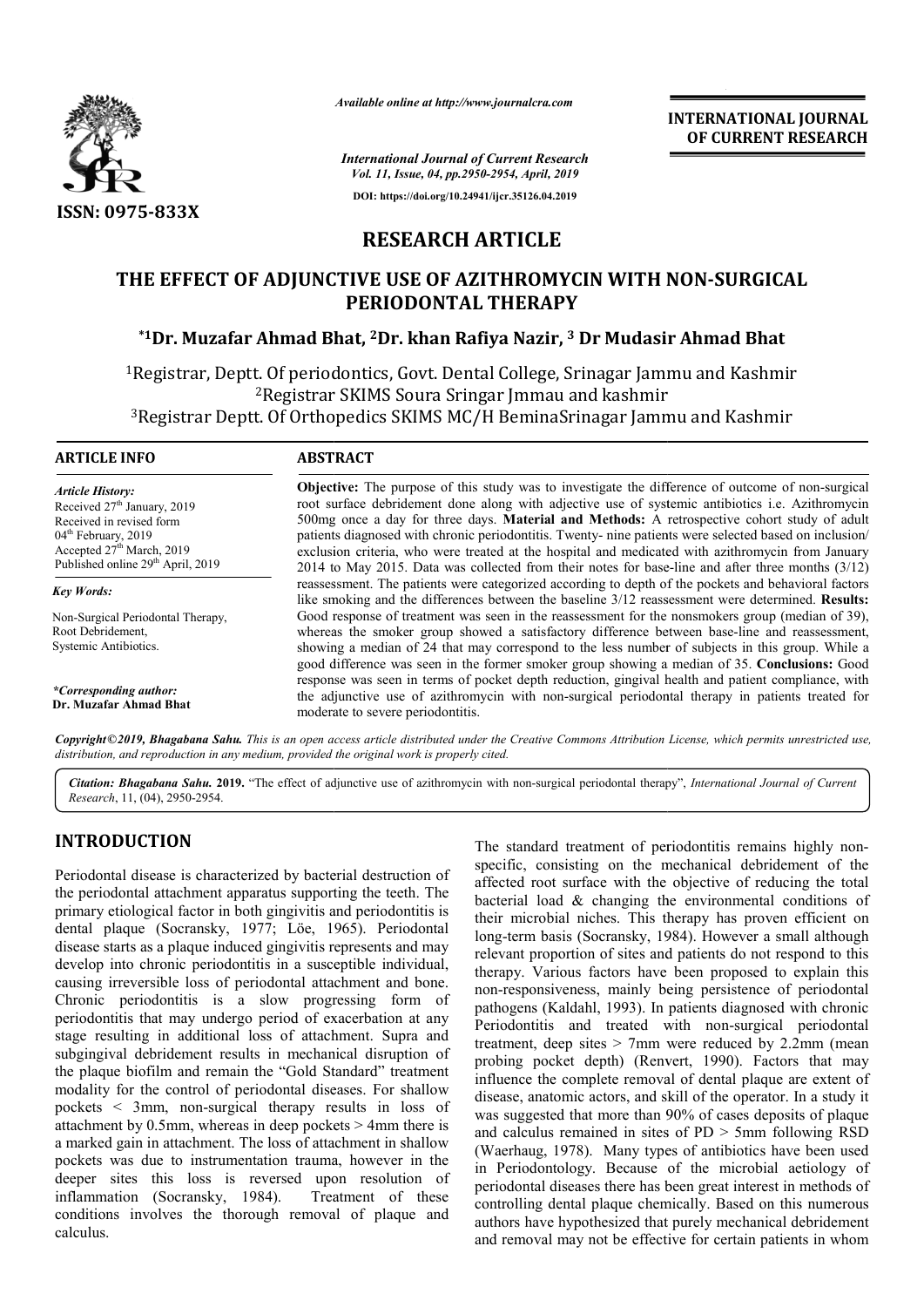additional antimicrobial therapy would be used as an adjunctive with mechanical debridement to improve treatment outcome (Winkelhoff, 1996). Penicillin are active only against bacteria that are undergoing growth and division because of having a beta-lactam ring in their structure they are known as beta-lactam antibiotics. When used for periodontal therapy, penicillin is often combined with Calvulanatee which inhibits β lactamse and predictable blood levels can be attained following oral administration. Metronidazole is a unique antimicrobial agent in that it is effective against anaerobic bacteria and parasites but has little or no effect on facultative and aerobic organism. Tetracycline has a broad spectrum activity and are bacteriostatic. In addition to their antimicrobial effect, tetracyclines are capable of inhibiting collagenases (Yek, 2010). Azithromycin is a member of macrolides group, which is usually bacteriostatic, but can be bactericidal against highly susceptible organisms or when present in high concentrations. It is usually well tolerated and does not produce the intense nausea seen with erythromycin. It does not effect metabolism of other drugs (Oteo, 2010). Although nonsurgical therapy of periodontitis is quite effective, it has certain limitations like complete plaque removal is not possible for teeth that have probing depth > 5mm or furcation involvement. A lot of studies in literature (Rabbani, 1981; Stambaugh, 1980) have examine the effect of different periodontal therapies on clinical parameters of periodontal disease, some of which are reviewed by Herrera *et al*<sup>13</sup> and Haffajee *et al*14. In general these studies have indicated that on average periodontal therapy provides an improvement in clinical parameters soon after therapy and for extended periods after the completion of therapy. Furthermore it has been shown that Azithromycin is retained in inflamed gingiva for a week and is effective against periodontal disease-related bacteria (Gomi *et al*., 2007). As Zithromycin has shown antibacterial activity at sub inhibitory concentration further benefits may be expected in vivo where the half-life is prolonged and tissue distribution high. Azithromycin is likely to be useful in the treatment of periodontal disease cause by P. gingivalis (Bue, 1997). Azithromycin has certain characteristics that make it an attractive agent for use in the treatment of young patients with chronic periodontitis and with aggressive periodontitis , two important microorganism associated with aggressive periodontitis and chronic periodontitis, A. Anctiomycetemcomitans and P.ginvigvalis are sensitive to Azithromycin in vitro (Pajukanta, 1993). The purpose of the study was to determine the outcome of non-surgical root surface debridement (RSD) performed along with adjective use of Systemic antibiotics i.e. Azithromycin 500mg OD for three days.

#### **METHODS AND MATERIALS**

The retrospective cohort study used adult patients with chronic periodontitis. Adult patients with chronic periodontitis were selected from patents referred to the department of periodontics Govt Dental College Srinagar for periodontal treatment. The inclusion criteria include; age:  $> 20$  years, in good general health, with chronic periodontitis. Subjects were excluded if they had any known allergies to Azithromycin, had received any antibiotic therapy in the past 3 months and had systemic illnesses or medication with periodontal manifestations. Patient were treated for root surface debridement (RSD) in a 24 hour period with adjunctive use of systemic administration of Azithromycin at the dose of 500mg once daily (OD) for 3 days and that patient had baseline data

records plus 3, 6, 9, 12 months (3/12) follow up records. Fortyseven patients were selected and prescribed azithromycin for periodontal disease. All the notes for the 47 patients were reviewed. Eighteen patients out of 47, did not attend the threemonth assessment treatment. Five patients had systemic disease like un-controlled diabetes, which were excluded. So at the end the total number of patient was 24 for which the data was collected at base-line and 3/12 months' re-assessment. The group of 24 patients, who received RSD plus Azithromycin 500mg OD for 3 days on the completion of the treatment. The records of probing depths at base-line and 3/12 re–assessment of 6 sites (Mesiobuccal, midbuccal, distobuccal, distolingual, midlingual, and mesiolingual) were collected for all the teeth present, excluding 3rd molars. The pocket depths were divided into 3 categories, shallow, moderate and deep. Shallow pockets were < 3mm moderate pockets were 4-6mm and deep pockets were > 7mm. All the data was entered into an excel spread sheet which included, the age of the patients, number of teeth, number of sites, pocket depth number and percentage at both baseline and reassessment. The different between baselines and 3/12 re-assessment values were computed and average, median and standard deviation and range values were calculated. The statistic were mainly descriptive statistics and not analytical and the difference in the change of pocket depth between baseline 3/12 re-assessment was the main outcome of interest. Thus the primary outcome variable which was evaluated included change in number and percentage of pocket depth at sites with  $> 3$ mm at base-line compared with the  $3/12$  reassessment.

#### **RESULTS**

It can be seen from the data that there were a small number of current smokers whereas the number of subjects in nonsmokers and former smoker group was balance. The average age gender, average number of teeth and number of sites for each group have been shown. The number of female patents (15) exceeded the number of male patients (9) and represented a split of approximately 2:1 female to male ration. On average, there was only a few missing teeth in each group and most of the sites were accessible for examination. Detail is given in Table 1. A baseline data for each patient of the non-smoker group was reviewed. Similar information was recorded for the smoker and former smoker groups.

**Table 1. Demographic data of the patients**

|                     | Non<br><b>Smokers</b> | <b>Smokers</b> | Former<br><b>Smokers</b> |
|---------------------|-----------------------|----------------|--------------------------|
| Number              | 11                    |                |                          |
| Average age         | 47                    |                |                          |
| Male                |                       |                |                          |
| Female              |                       |                |                          |
| Average No of teeth | 26                    | 27             | 25                       |
| Average No of sites | 155                   | 165            | 149                      |

Subject 1 had a lot of mission teeth and subject 16 had quite a few missing teeth. Whereas, the rest of the subjects had, most of their teeth still present. Subject 5 & 6 had less than 30% of sites involved which would be classified as localized chronic periodontitis; whereas the remaining subjects exhibited generalized chronic periodontitis with more than 30% of sites involved. Detail is given in Table-2. Comparison of the pocket depth percentages were recorded at baseline and 3/12 reassessment for all non-smoker subjects is shown in terms for all categories of pocket.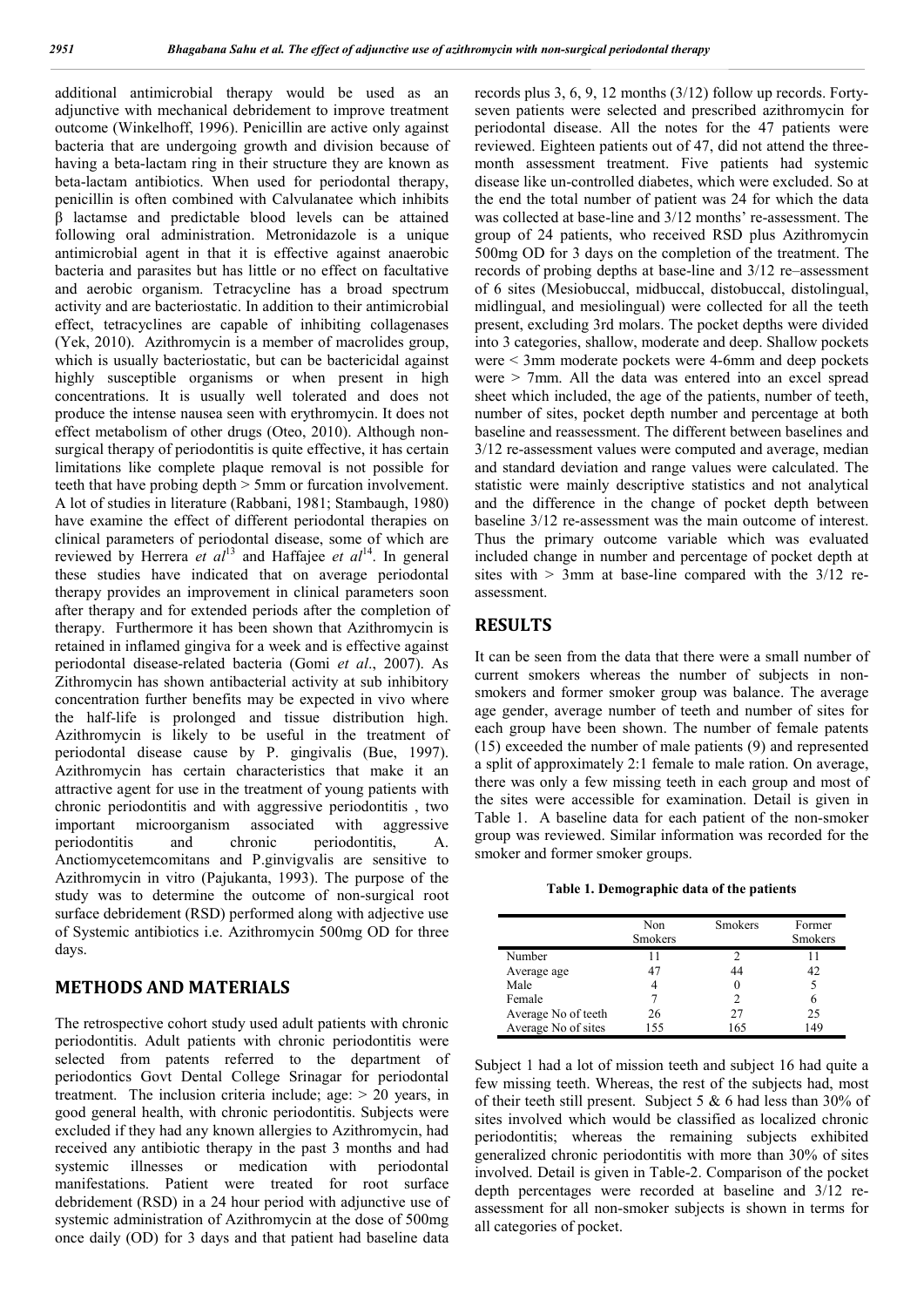| Subject No. | No. of Teeth | No. of Sites | Shallow |      | Moderate | Deep          |                |               | No. > 3mm | $\% > 3$ mm |
|-------------|--------------|--------------|---------|------|----------|---------------|----------------|---------------|-----------|-------------|
|             |              |              | n       | $\%$ | n        | $\frac{0}{0}$ | n              | $\frac{0}{0}$ |           |             |
|             | 18           | 108          | 75      | 69   | 21       | 19            | 12             | 11            | 33        | 31          |
|             | 28           | 168          | 93      | 55   | 48       | 29            | 27             | 16            | 75        | 45          |
|             | 27           | 162          | 108     | 67   | 52       | 32            | $\overline{2}$ |               | 54        | 33          |
|             | 28           | 168          | 122     | 73   | 16       | 10            | 30             | 18            | 46        | 27          |
|             | 27           | 162          | 122     | 75   | 37       | 23            | 3              | ◠             | 40        | 25          |
|             | 28           | 168          | 106     | 63   | 52       | 31            | 10             | 6             | 62        | 37          |
| 10          | 27           | 162          | 69      | 43   | 73       | 45            | 20             | 12            | 93        |             |
| 14          | 26           | 156          | 47      | 30   | 64       | 41            | 45             | 31            | 109       | 70          |
| 15          | 27           | 162          | 74      | 46   | 85       | 52            | 3              | ↑             | 88        | 54          |
| 16          | 22           | 132          |         | 54   | 34       | 26            | 27             | 20            | 61        | 46          |
| 18          | 26           | 156          | 60      | 38   | 70       | 45            | 26             | 17            | 96        | 62          |

#### **Table 3. Comparison of baseline and 3/12 Re-assessment data in non-smokers with chronic periodontitis**

| Subject No. |         |          | Baseline % |       |         | Re-assessment % |      |         |
|-------------|---------|----------|------------|-------|---------|-----------------|------|---------|
|             | Shallow | Moderate | Deep >     | > 3mm | Shallow | Moderate        | deep | $>3$ mm |
|             | 69      | 19       |            | 31    | 77      | 19              |      | 23      |
|             | 55      | 29       | 16         | 45    | 97      |                 |      |         |
|             | 67      | 32       |            | 33    | 85      |                 |      |         |
|             |         | 10       | 18         | 27    | 92      |                 |      |         |
|             |         | 23       |            | 25    | 81      |                 |      | 19      |
|             | 64      | 31       |            | 37    | 85      |                 |      |         |
| 10          | 43      | 45       |            | 57    | 81      | 19              |      | 19      |
| 14          | 30      | 41       | 29         | 70    | 88      |                 |      |         |
|             | 46      | 52       |            | 54    | 91      |                 |      |         |
| 16          | 54      | 26       | 20         | 46    | 94      |                 |      |         |
| 18          | 38      | 45       |            | 62    | 93      |                 |      |         |

**Table 5. Summary of statistics for smokers and non-Smokers groups**

|                | No. of Teeth | No. of sites | Baseline % |          |      | No. of Teeth | Re-assessment % |          |      |
|----------------|--------------|--------------|------------|----------|------|--------------|-----------------|----------|------|
|                |              |              | Shallow    | Moderate | Deep |              | Shallow         | Moderate | Deep |
| Non-smokers    |              |              |            |          |      |              |                 |          |      |
| Median         | 27           | 162          | 55         | 31       | 12   | 27           | 88              | 12       |      |
| Max            | 28           | 168          | 75         | 52       | 29   | 28           | 97              | 19       |      |
| <b>MIN</b>     | 18           | 108          | 30         | 10       |      | 18           | 77              |          |      |
| <b>Smokers</b> |              |              |            |          |      |              |                 |          |      |
| Median         | 27.5         | 165          | 55         | 29       | 16   | 28           | 79              | 18       |      |
| Max            | 28           | 168          | 73         | 40       | 23   | 28           | 86              | 25       |      |
| Min            | 27           | 162          | 36         | 18       | 8    | 27           | 72              | 11       |      |
| Former smokers |              |              |            |          |      |              |                 |          |      |
|                |              |              |            |          |      |              |                 |          |      |
| Median         | 25           | 150          | 48         | 30       | 13   | 25           | 88              | 11       |      |
| Max            | 28           | 168          | 88         | 59       | 45   | 28           | 100             | 25       |      |
| Min            | 18           | 108          | 19         | 10       |      | 18           | 73              | $\theta$ |      |

**Table 6. Summary of difference between smokers & non-smokers at baseline & Re-assessment**

|                       | No. of Teeth | No. of sites | Baseline $\% > 3$ | Re-assessment $\% > 3$ | Difference |
|-----------------------|--------------|--------------|-------------------|------------------------|------------|
| <b>Non-smokers</b>    |              |              |                   |                        |            |
| Median                | 27           | 162          | 45                | 12                     | 39         |
| Max                   | 28           | 168          | 72                | 26                     | 58         |
| <b>MIN</b>            | 18           | 108          | 25                |                        | b          |
| <b>Smokers</b>        |              |              |                   |                        |            |
| Median                | 27.5         | 165          | 45                | 24                     | 24         |
| Max                   | 28           | 168          | 63                | 28                     | 35         |
| Min                   | 27           | 162          | 27                | 14                     | 13         |
| <b>Former smokers</b> |              |              |                   |                        |            |
| Median                | 25           | 150          | 52                | 12                     | 35         |
| Max                   | 28           | 168          | 81                | 27                     | 69         |
| Min                   | 18           | 108          | 12                |                        | Q          |

The range for all the sites >3mm, and considered to be still in need of treatment, at baseline was 25-70 and at 3/12 reassessment was 3-23%. At the 3/112 re-assessment only 4 of the subjects had  $> 15\%$  of sites  $>3$ mm, while the remaining 7 subjects were all below 12%. Detail is given in Table 3. The results obtained after treatment, showing the differences in the percentages of sites in each category are shown in Table 4. There was a increase of 32% in the shallow pockets, with a range of -6 to -58.

The average improvement for the moderate and deep category sites was 21% and 11 % respectively, with the range of 1 to 43% for the moderate category and -2 to 29% for the deep category. Subject number 2,10, 14, 15, 16 and 18 had shown a very good response compared to the other with the range of 39 to 58% of sites improving to a shallower category. Table 5 shows the summary statistics for smoker and non-smokers group at the baseline and re-assessment divided according to category of pocket.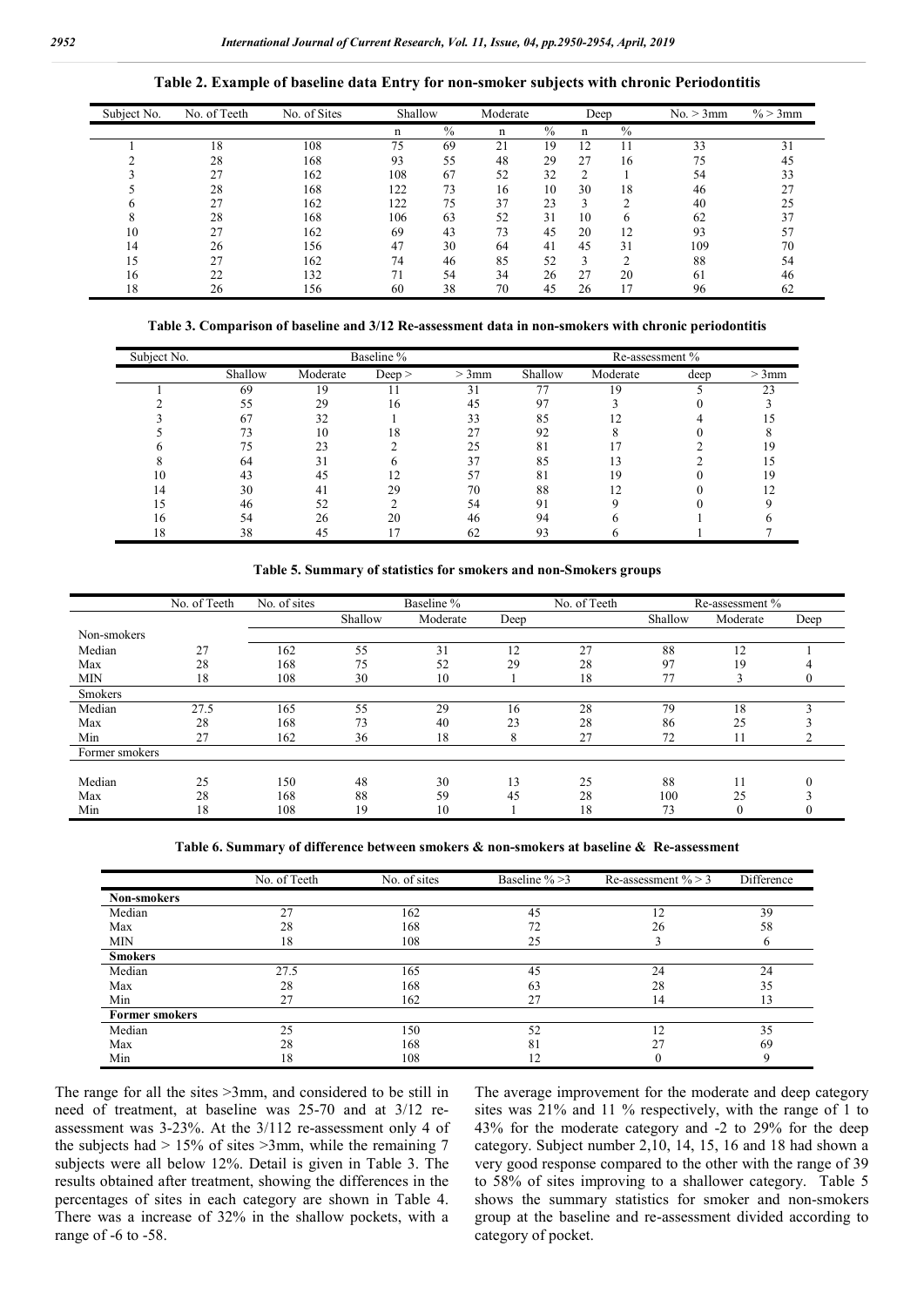All teeth were present at re-assessment except five extractions done in non-smokers group because of poor prognosis of these teeth. The effect of RSD and adjunctive Azithromycin was almost the same on smokers and non-smokers. Non-smokers at re-assessment for moderate and deep pockets were 12% and 1 % respectively. Whereas for smokers it was 18% and 3% and for former smokers, the moderate and deep sites were 11 and 0% respectively. Table 6 summarize the statistical description of the data at baseline, 3/12 Re-assessment and the differences between them. There was a very good response at reassessment for the non-smoker and the former smokers group, with a improvement of 39% of sites in the smokers and a median of 35% of sits in the formers smokers. In contrast, the smoker group shows a difference of 24% of sites.

### **DISCUSSION**

The aim of the present retrospective study was to assess the effective of adjunctive use of azithromycin with nonsurgical treatment of chronic Periodontitis patients. In the present study the baseline data was compared with the 3/12 re-assessment because the greatest change in pocket depth reduction and gain in clinical attachment occurs in 1-3 months post RSD, although healing and maturation of the periodontium may occur over the following 9-12 month (Morrison, 1980; Badersten, 1984) RSD combined with 3 day regimen of azithromycin once daily for 3 days resulted in significant better clinical outcomes. In this study the improvement in the clinical outcome was determined by measuring the probing pocket depth (PPD), where as other parameters were not taken into account because of the personal preferences of the operators. Thus measures such as attachment loss and bleeding on probing were not taken into account because it was a retrospective study and often these variables were not recorded at both the baseline and 3/12 reassessment (Hajishengallis, 2014). The number of subject within the study was limited because this is a new approach to treatment. Out of the 47 subjects who had been prescribed Azithromycin for periodontal disease over the period of the examination, the major reasons for non inclusion were: not having had the 3 month assessment yet, antibiotics taken in the last 3 month, systemic disease & not meeting other criteria such as having periodontal diseases other than chronic periodontitis. As a consequence, the sample size for the study had to be reduced. From the results it can be seen that there was a very good response in the non-smokers group and in the former smoker group. Limited data was available for the smokers group which showed un-satisfactory results as compared to the other groups.

Because of the small sample size of the smoker group  $(n=2)$ , valid results could not be obtained as compared to the other two groups. From Table 1 it can be seen that the smokers could be merged with the former smokers due to small number of subjects in this category, but this was not done because of the high variation in the time of cessation of smoking ranged from 3 months to 20 years. The statistics used in this study were descriptive rather than analylitical and therefore they were kept separate despite the small number of current smokers. The main risk factors for periodontal disease are plaque, smoking, genetics and systemic diseases such as uncontrolled diabetes. Some people would take the view that to treat periodontal disease it is important to control factors like, plaque and smoking, before doing any non-surgical therapy with systemic antibiotics as a first line of treatment<sup>21</sup>, whilst Azithromycin was given in selective patients such as nonsmoker patients who had severe disease and pus discharge. From Table 2 it can be seen that subject 5 & 6 had <30% of sites diagnosed with pockets >3mm and would therefore be classified as localized chronic periodontitis as, according to the classification, generalized chronic periodontitis is classified as having more than 30% of sites involved (Armitage, 1999). The range for the sites  $\geq 3$ mm that are in need of treatment on re-assessment was  $3 - 23$ . Subject 1 showed poor response at  $3/12$  re-assessment as there are 23% of sites left having  $>3$  mm which needs further treatment. Some of the sites which did not show improvement and account for the increased number of sites left at 3/12 re-assessment, might be due to the deep sites improving and converting into moderate sites rather than into shallow sites, which results in an increased number of moderate sites. This is not reflected in the basic analysis we have undertaken here. There was an average increase of 32% of the shallow group with the range of -6 to -58 while the average improvement for moderate and deep was 21 and 11% respectively. Also it can be seen that the only negative value in all subject was seen in subject number 3 which had 2% of deep sites which showed deterioration at 3/12 re-assessment. Other than that, improvement could be seen in all of the subjects, throughout all the pocket categories. There was a very good response in the non-smoker group with the adjunctive use of Azithromycin with RSD. The difference between base-line and re-assessment, around 39% and the range was 6 to 58% for the non-smoker group. While the former smoker group showed good improvement at re-assessment of the treatment, but it was not as good as the non-smoker group, having a median difference of 35%, with the range of 9 to 69%. The smoker group showed a satisfactory difference between the base-line and re-assessment, showing a median of 24% with the range of 13 to 35%, but this result was not as good as the other two groups. The reason for the less satisfactory results for the smoker group may be due to the limited number of patients in this group, which makes extrapolation of the data impossible. Nevertheless, the results obtained from these patients did show similarities to the trend observed in other studies that smoking has a impact on the outcome of treatment.

#### **Conclusions and Recommendations**

Good response was seen in terms of pocket depth reduction, gingival health and patient compliance with the adjunctive use of azithromycin with non-surgical periodontal therapy in patients treated for moderate to severe periodontitis. To get a statistical result, further studies like large sample prospective treatment needs to be carried out which should overcome the limitations of the current study.

#### **REFERENCES**

- AlJehani YA. 2014. Risk factors of periodontal disease: review of the literature. *Int J Dent.,* 2014.
- Armitage GC. 1999. Development of a classification system for periodontal diseases and conditions. *Annal Periodontol.,* 4(1):1-6.
- Badersten A., Nilveus R., Egelberg J. 1984. Effect of nonsurgical periodontal therapy. *J clin Periodontol.,* 11(1):63-76.
- Bue AL., Rossetti B., Cali G., Nicoletti G., Condorelli F. 1997. Antimicrobial interference of a subinhibitory concentration of azithromycin on fimbrial production of Porphyromonas gingivalis. *J Antimic Chemother,*  40(5):653-57.